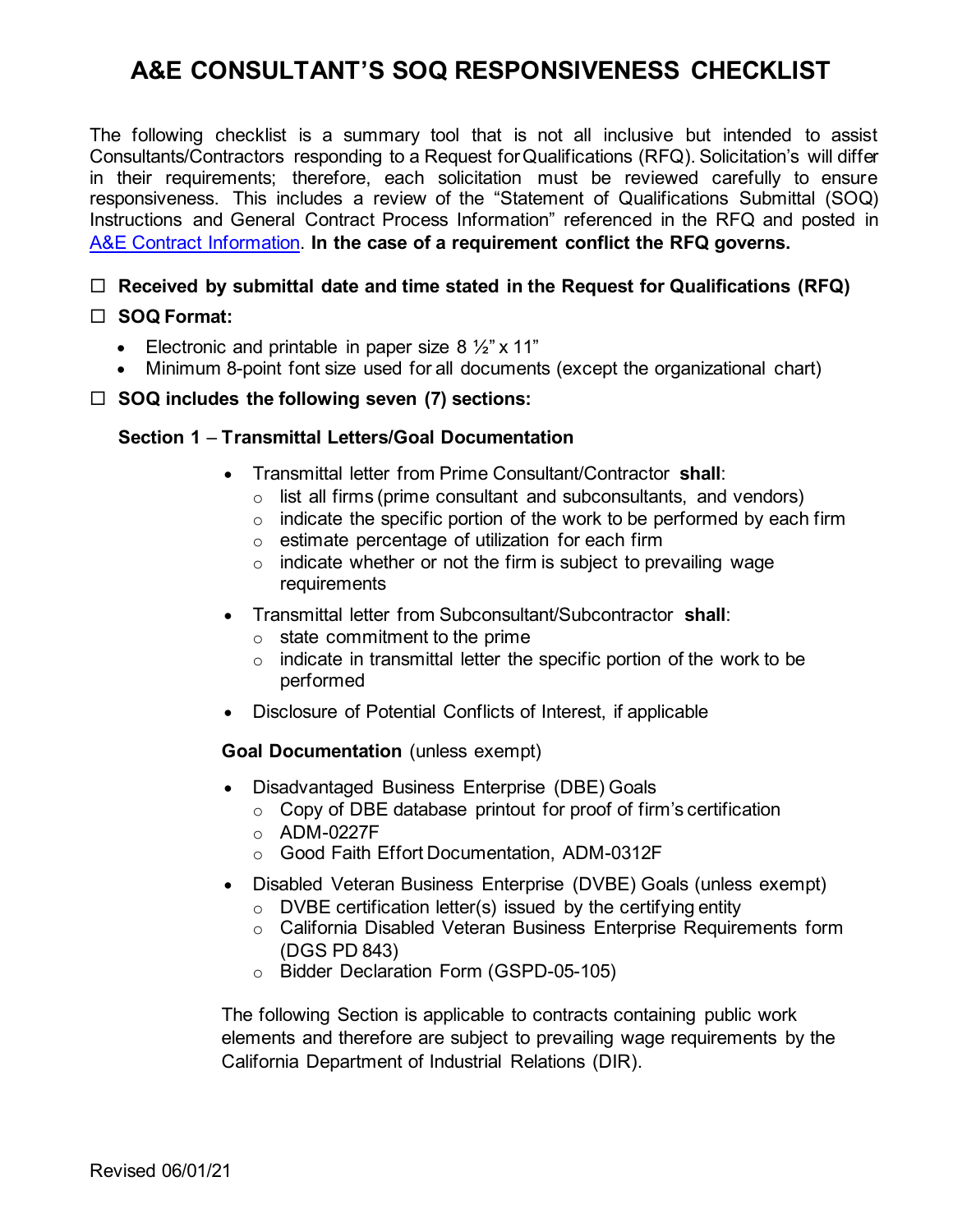## **A&E CONSULTANT'S SOQ RESPONSIVENESS CHECKLIST**

## **Department of Industrial Relations (DIR) Consultant Requirements**

• A copy of Contractor Registration for all Consultants and vendors, who will be performing prevailing wage work

### **Section 2** – **General Services Administration Standard Form SF330**

- A. PART ONE-CONTRACT-SPECIFIC QUALIFICATIONS Sections D-H to be divided by colored sheets.
	- 1. Section A Contract Information
	- 2. Section B Architect-Engineer Point of Contact Prime Information
	- 3. Section C Proposed Team Information
	- 4. Section D Organizational Chart limited to one (1) page folded to 8-1/2" x 11', not to exceed 11" x 17".
		- Identify key personnel with a symbol (i.e. star or a key or other symbol)
	- 5. Section E Resumes of all Proposed Key Personnel
		- Proposed personnel shall be grouped by firm
		- Personnel resumes shall be arranged by classification and numbered for each individual firm
		- Prime and subconsultants shall include a letter certifying that proposed personnel meet the requirements specified in the RFQ for their corresponding classification
	- 6. Section F Example Projects Ten (10) example projects
	- 7. Section G Key Personnel Participation in Example Projects.
	- 8. Section H Additional Information
		- Prime consultant is limited to four (4) pages
		- Subconsultant limited to two (2) pages
	- 9. Section I Authorized Representative signature
- B. SF330 PART TWO GENERAL QUALIFICATIONS NOT APPLICABLE

#### **Section 3** – **Availability Table or Graph**

- Table or graph showing the percentage of staff availability of the team proposed
- Personnel retention strategy and written plan

#### **Section 4** – **Communication Plan**

• Communication Plan showing accessibility of the team

#### **Section 5** – **Work Force Analysis**

- Prime and subconsultants with 50 or more employees shall provide a Work Force Analysis
- Prime and subconsultants with **fewer** than 50 employees shall provide a statement indicating that the firm has fewer than 50 employees